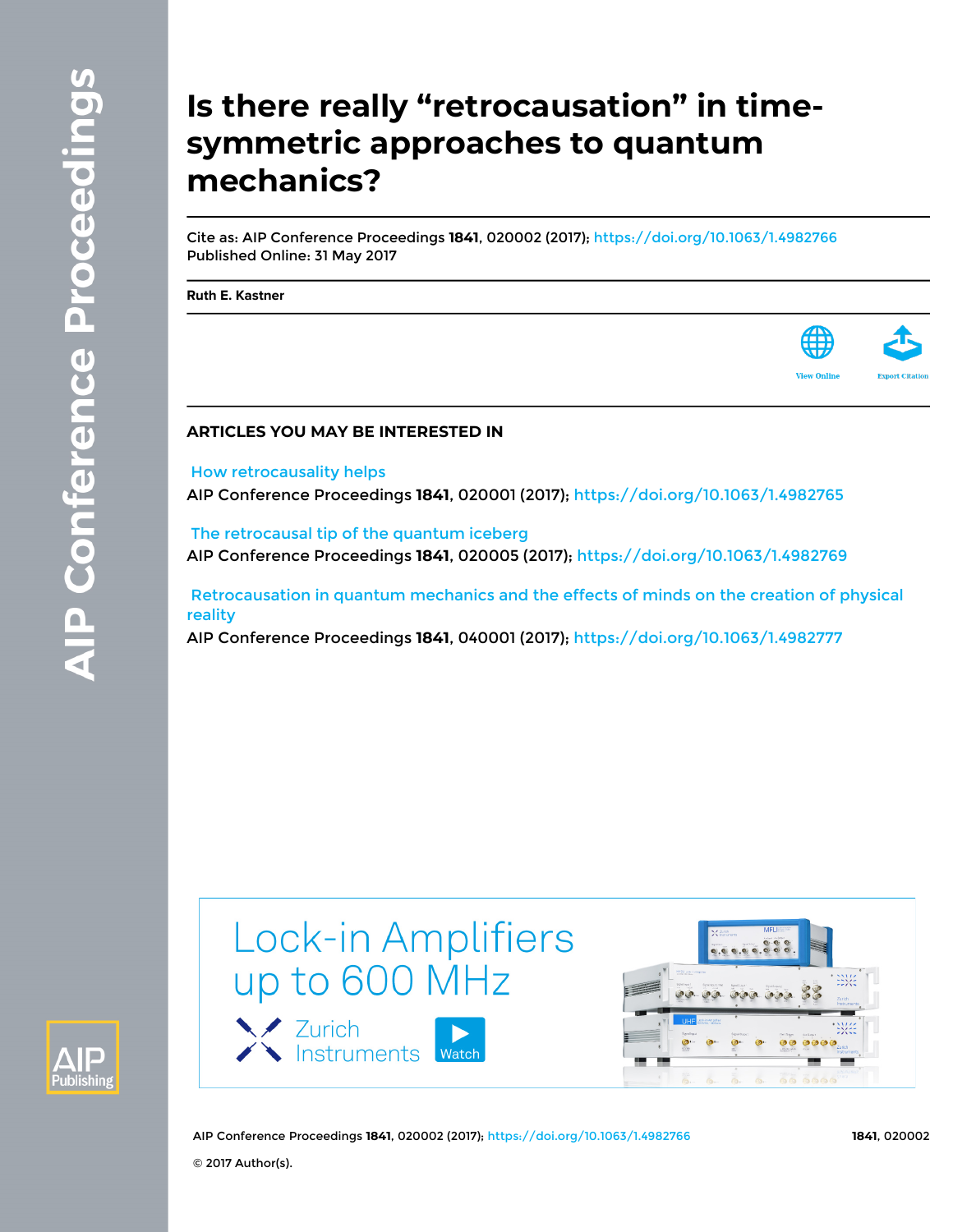## Is There Really "Retrocausation" in Time-Symmetric **Approaches to Quantum Mechanics?**

Ruth E. Kastner<sup>1, a)</sup>

<sup>1</sup>Department of Philosophy, University of Maryland, College Park, MD 20742, USA <sup>a)</sup>Corresponding author: rkastner@umd.edu

Abstract. Time-symmetric interpretations of quantum theory are often presented as featuring "retrocausal" effects in addition to the usual forward notion of causation. This paper examines the ontological implications of certain timesymmetric theories, and finds that no dynamical notion of causation applies to them, either forward or backward. It is concluded that such theories actually describe a static picture, in which the notion of causation is relegated to a descriptor of static relationships among events. In addition, these theories lead to an epistemic rather than ontologically referring, realist view of quantum states.

#### **INTRODUCTION**

Several researchers have proposed interpretations of quantum theory that involve explicit time symmetry  $[1 - 5]$ . This paper discusses the inconsistency between causal dynamism and the block world ontology implicit in these time-symmetric interpretations of quantum mechanics. While the present author also has proposed an interpretation involving time-symmetric field propagation based on the direct-action theory of fields (the "possibilist transactional interpretation PTI), [6], my approach has a temporal asymmetry owing to the response of absorbers, which break the time symmetry. (For a discussion of this, see [7], [8].) In addition, PTI treats space-time events as unidirectionally emergent from the underlying time-symmetric processes, which are seen as taking place in a pre-spatiotemporal domain of Heisenbergian *potentiae*. So the observations herein do not apply to PTI, which has a growing space-time ontology in which the future is open; there is no future spacetime boundary condition. The focus of this paper is solely on those time-symmetric theories that seek to 'restore time symmetry' at the level of spacetime, such that the distinction between past and future is merely perspectival rather than ontological. Such interpretations all have future spacetime boundary conditions.

It should be emphasized at the outset that this author is certainly sympathetic towards the philosophical project of exploring time symmetry and investigating whether our experience of temporal directionality is ontologically based or merely perspectival. As far as I can tell, there is no way to settle this question empirically; one has to invoke other considerations such as fruitfulness of the approach, economy and consistency of explanation, realism versus non-realism, etc., in order to try to assess which interpretation might be a correct description of nature. The present paper aims only to observe that what is often said about certain timesymmetric theories in dynamical terms cannot really be upheld, since their explicit time symmetry forces a static ontology. Thus, my criticism is not based on any a priori aversion to, or rejection of, the block world ontology: it is certainly possible that we do live in a block world. Rather, I simply offer an observation that the dynamical stories presented in these interpretations are inconsistent with the ontology they require.

> **Ouantum Retrocausation III** AIP Conf. Proc. 1841, 020002-1-020002-6; doi: 10.1063/1.4982766 Published by AIP Publishing. 978-0-7354-1511-9/\$30.00

> > $020002 - 1$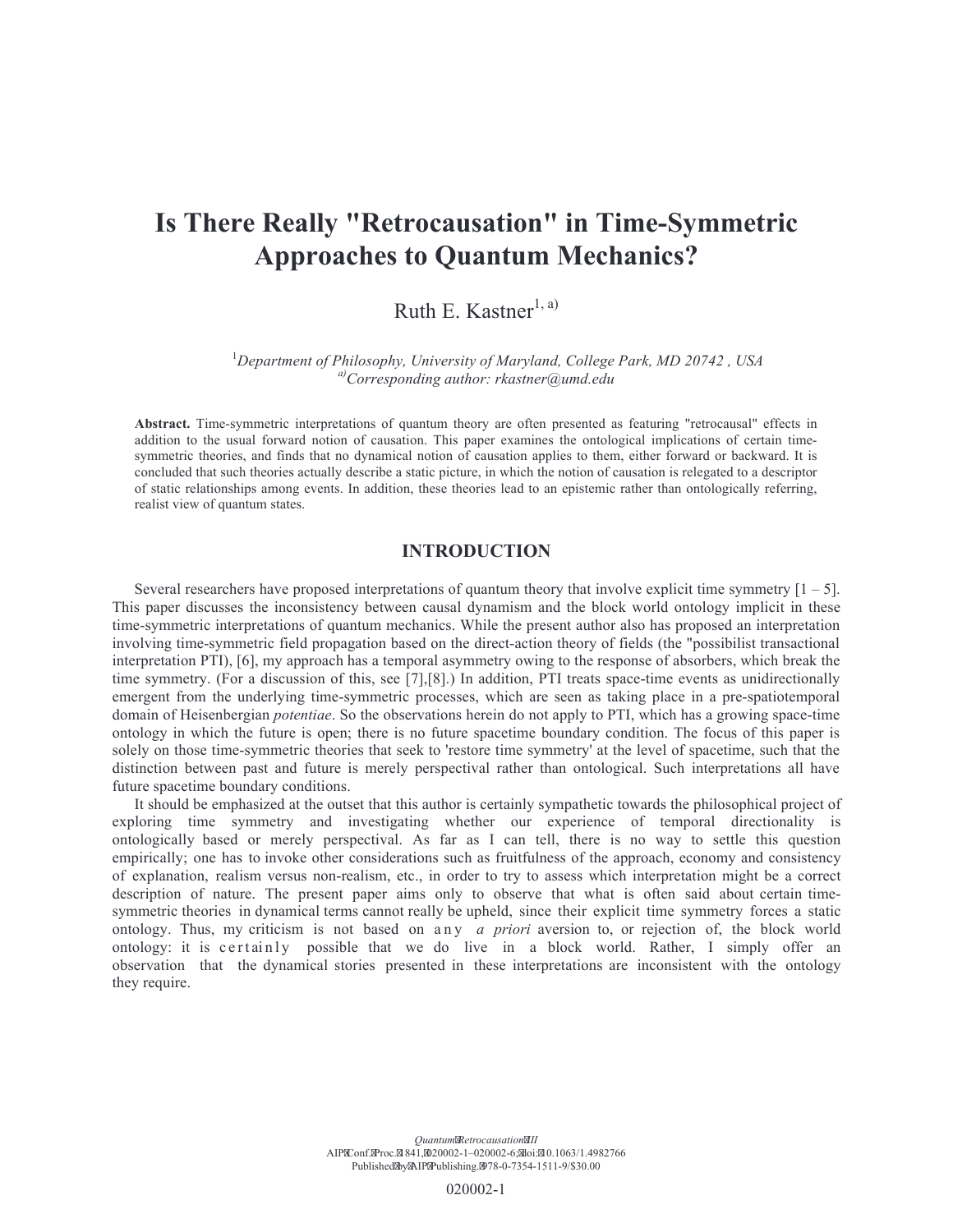#### **CAUSATION, FORWARD AND/OR BACKWARD**

Time-symmetric interpretations such as the two-state vector formalism (TSVF) [5] and time symmetric hidden variables (TSHV) such as those of Price and Wharton $[1,2]$  and Sutherland  $[3,4]$  are presented as involving a bidirectional causal flow. (We might consider these theories, rather than mere interpretations, of quantum theory, since they all involve additional theoretical structure beyond that of standard quantum mechanics, so I will refer to them as theories in this discussion). In TSVF, a system is taken as being described by both its pre-selection state  $|\psi\rangle$ and post-selection state  $|\phi\rangle$ , through the putatively bi-directional 'two-state vector'  $\langle \phi | | \psi \rangle$ . The theories of Price, Wharton and Sutherland involve time symmetric hidden variables (TSHV); i.e., hidden variables that have dependence on both past and future events. Sutherland's is a time-symmetric version of the Bohmian theory in which position is the hidden variable. Price, in [1], coined the term 'advanced action' for the idea that dynamical influences can propagate from an event E occurring at t toward past times  $t_n \leq t$ .

This author is aware of the highly nontrivial task of defining causation, and this paper by no means pretends to offer a categorical definition. I will simply lay out what I think is a common understanding of what it means to say that one event causes or influences another event (the latter being perhaps a weaker proposal but still involving dynamism). I believe that this common understanding is what is in play when the above theories are presented, so that is why I think it should suffice for the present discussion. For example, Sutherland expresses the view that retrocausation can 'save locality' in quantum theory, by explaining the distant connections between entangled EPR pairs in terms of a dynamical "zig-zag" influence going backward and then forward again in time between one particle, back to the source, and then forward to the other particle.<sup>1</sup>

In addition, advocates of the TSVF suggest that a 'future event influences a past event' (e.g., [9]). As noted above, TSVF a system is described by a "two state vector" (TSV),  $\ll \phi$ || $\psi$ >. Aharonov *et al* explicitly state that the post-selection state propagates toward the past; the TSV is taken as a bi-directional entity. So it is assumed that dynamical propagation is occurring in spacetime. All these time-symmetric theories have in common a final boundary condition on the universe, and a determinate set of spacetime events in between the initial and final boundary condition. (It should be noted that the correlations discussed in [9] are straightforwardly predicted by standard quantum mechanics and therefore do not require explicit spacetime retrocausation.<sup>2</sup>)

Let us now see whether we can make sense of the dynamical stories accompanying these theories. First, consider a sequence of events (even a deterministic one) appearing one after another in a single temporal direction (either forward or backward). We can apply a counting process to each sequence: the first event to appear is indexed by 0, the second by 1, etc. If we like, we can index a past-direct sequence by 0, -1, -2, ..., ; or we can use the same positive indices and consider them values of -t. This is just an arbitrary convention, given a unidirectional sequence of events: an observer experiencing a sequence of events growing in this way, in either direction, would presumably not be aware of any difference in temporal orientation. One event is simply experienced as following another. In this circumstance, one can meaningfully think of event *n* as the cause of event  $n+1$ , since the occurrence of event *n* was a prerequisite for the appearance of event  $n+1$ . (For the past-directed sequence, one can think of event n as the cause of event  $n-l$ ; event n is a prerequisite for the occurrence of event  $n-l$ .) Another way to describe the situation is that one event is being *generated* by another event; without its generating event  $n$ , event  $n+1$  would never appear (and *mutatis mutandis* for the past-directed sequence). This account defines a cause *n* of an event  $n\pm 1$  as (at least) a necessary condition for the occurrence of  $n\pm 1$ .

Thus, there is nothing strange about 'retrocausation' if it is taken as applying to a unidirectional sequence of events. It is just a convention in which the temporal index has the opposite sign. However, it is only in such a unidirectional sequence of events, appearing one after the other (where 'after' is relative to the orientation of the sequence numbering), that one can think of one event as causing another, in this 'generating' sense; the set of events is always increasing. In contrast, in a block world, all the events are given as an entire set, not as a growing sequence. It is not the case that any events are 'coming into being'; all spacetime events exist up to and including the final instant of the universe. Therefore, no event is a prerequisite for, or generator of, any other event, since all events appear with equal priority. Put differently, for any event E occurring at t=0, events D and F preceding and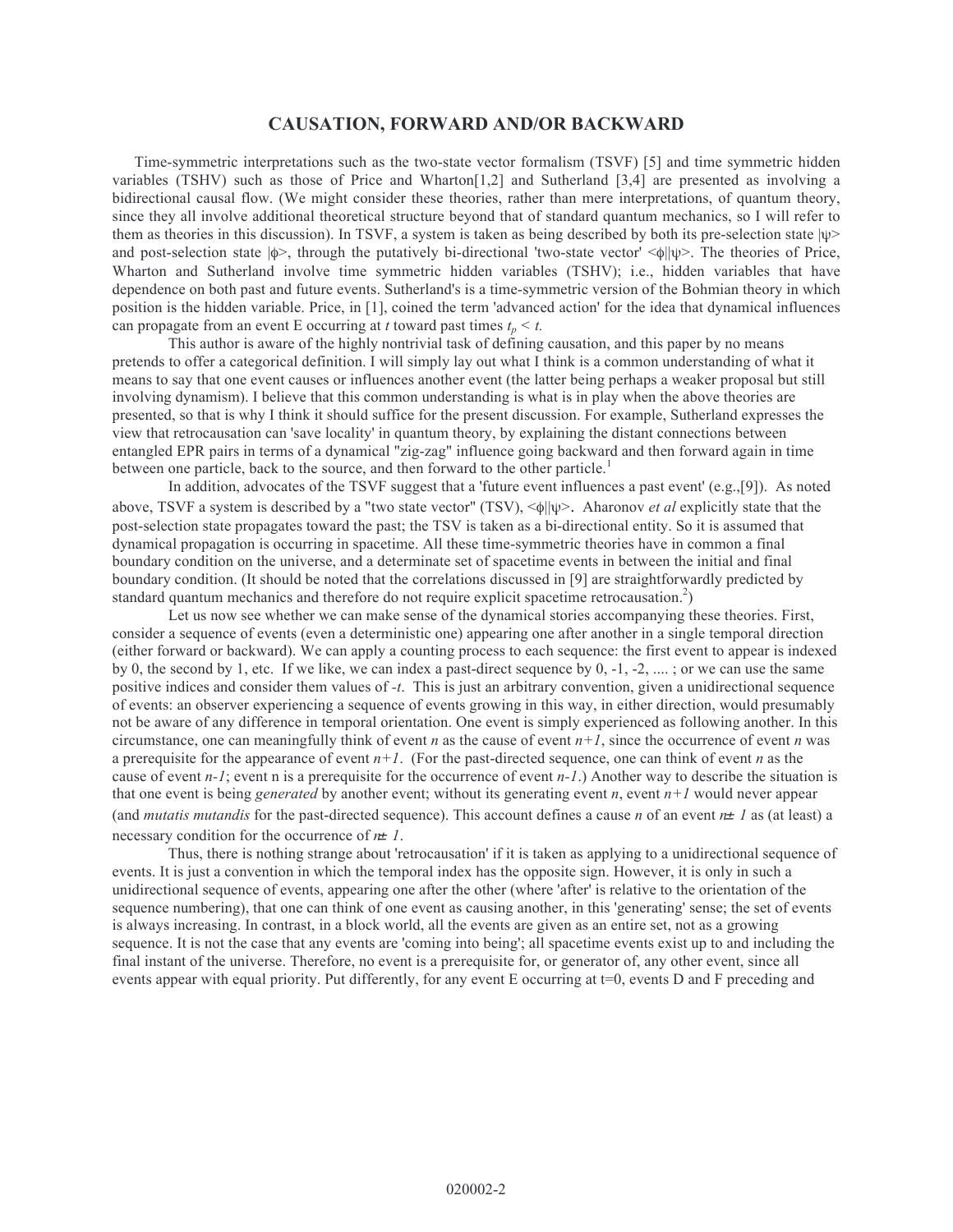following E have nothing to contribute to E's existence. If event E is King Arthur's coronation, event D is young Arthur pulling the sword from the stone, and F is Merlin approaching from the future to guide the young Arthur, event E has no need for either D or F, since it already exists in spacetime. Neither D nor F is a necessary condition for E. The only dynamical role that could be played by D and F would be in establishing the spacetime manifold from some orthogonal manifold (which we could think of as 'God creating the block world').

One might think that since the laws of physics, including quantum mechanics, have a dynamical expression--e.g., the Schrödinger evolution describes a quantum state changing with time--that these laws are 'in play' even in a block world picture. So suppose we think of the spacetime manifold as analogous to the field between capacitor plates, where the plates play the part of the initial and final universal boundary conditions. The establishment of such a field is certainly a dynamical process (charging up the plates); but this corresponds to the initial *establishment* of the boundary conditions and the field (God creating the spacetime manifold, if you will). Once the plates are fully charged and the field established, we have a static situation--an electrostatic field. The latter is what corresponds to the spacetime manifold in the block world of the above-specified time-symmetric theories, with their specified boundary conditions and physical laws determining the configuration of all the events. There is no provision in these theories for the 'becoming' stage of the spacetime manifold. Perhaps that could be added as an additional ontological component; but it does not appear to be part of the proposals in their current form.

#### **RETROCAUSATION ABSENT IN BLOCK WORLD TIME-SYMMETRIC THEORIES**

According to the above, the block world ontology is static and acausal. This is also the conclusion of proponents of the Relational Block World (RBW) interpretation of quantum mechanics [11], who present their interpretation as an adynamical and acausal one, and who therefore propose a block world interpretation with a consistent ontology. In contrast, there is an ontological inconsistency in TSVF and TSHV theories to the extent that retrocausation is claimed to play an explanatory role in service of such perceived goals as 'saving locality'. For example, Price has also argued that TSHV constitute a local explanation for the Bell correlations. The idea is that each of the particles in an entangled Bell state possesses time-symmetric hidden variables that gives it a dependence not only on its prepared state but on its detection state, so that it is purportedly influenced by both of these. But in fact, all spacetime events are determinate; each particle's entire trajectory already exists in the block world. So there is no influence propagating "anywhen" in spacetime; it is just a story tacked on to a set of events that already exist.

Thus, once we have all events specified in this way, there is no need for any additional story about propagating influences such as 'advanced action'; it is superfluous. In fact it is the static block world that doing the work of 'saving locality', not any dynamical process. Faster-than-light influences are eliminated because the quantum correlations are explained through violation of Einstein's 'being thus' criterion (also called "separability," quantified by Shimony [12] as "outcome independence"), rather than through faster-than-light signaling (quantified by Shimony as "parameter independence"). The point here is that the dynamical story is not an accurate reflection of the ontology of these theories. The different specific theories simply amount to different ways of accounting for the pattern of static relationships among spacetime events.

In addition, in these theories the quantum state has been relegated to an epistemic role: it does not refer to an objective uncertainty but only an epistemic uncertainty. In the view of this author, the epistemic approach is therefore a step toward non-realism about the quantum state, since any statistical uncertainty obtaining in the state descriptions refers only to the ignorance of an observer. Thus, the quantum state description does not ontologically refer. This is certainly an option one can take. However, it appears that proponents of these interpretations see them as realist approaches, which would seem to be in conflict with the fact that their quantum states do not refer to something in the world. One might argue against this that classical statistical mechanics (CSM) could be regarded as realist, so why shouldn't taking the quantum state as a statistical description be considered realist? The difference is that CSM adopts the statistical approach *despite* the fact that in any given situation, the system's properties can be considered determinate; they are in principle precisely specifiable. Thus, in classical physics, there are two levels of description, precise vs. statistical, that have different functions. In CSM, we can choose the statistical level of description by voluntarily introducing an uncertainty allowing the inclusion of other possible states of the system besides the one currently possessed by it. In contrast, there is only a single quantum description -- the quantum state -- which has an irreducible uncertainty not introduced voluntarily by the observer. It is a *choice*, not a necessity, to view that irreducible uncertainty as describing the observer rather than the system itself. Taking a theoretical object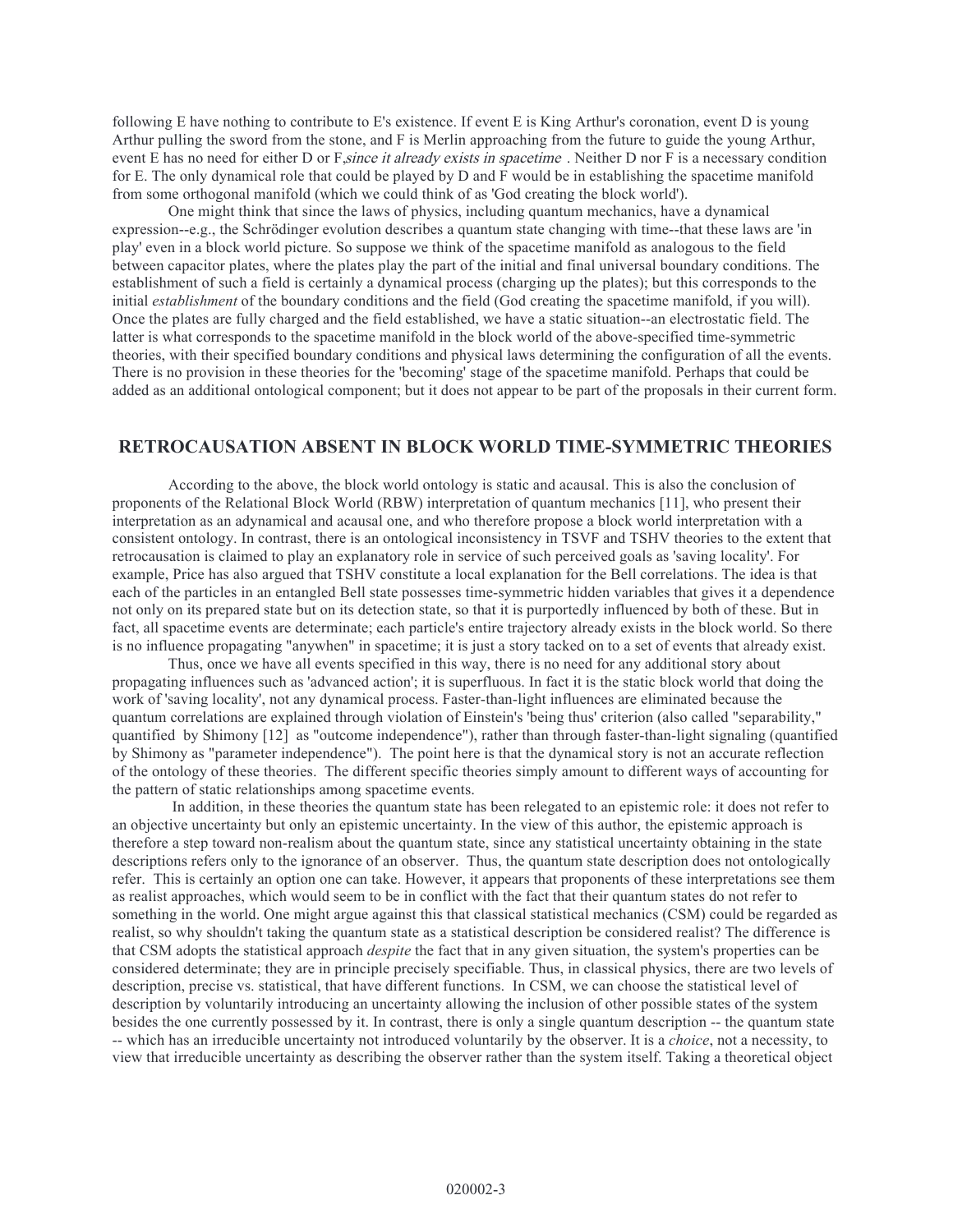as referring to an observer's knowledge rather than to the system clearly constitutes a step away from realism about the quantum state.

It thus seems to this author that the above time-symmetric theories and interpretations of quantum mechanics are presented in a way that does not reflect their ontological nature, in two chief ways: (1) They are presented as dynamical accounts when they are actually adynamical; and (2) They are presented as full-blown realist accounts when they are really epistemic about quantum states. In these theories, quantum states--whether single states or TSVs--are just observer-dependent labels placed on sets of events that are ontologically determinate and which have certain static relations amongst one another in the block world. What is doing the heavy lifting in these theories is the block world. The dynamical stories presented along with these accounts do no actual explanatory work, since there is no real dynamics.

#### **FREE WILL CONSIDERATIONS**

Finally, a few remarks about free will. While this is not a necessary part of my critique, it should be briefly addressed here, since proponents of TSHV theories have claimed that their theories are compatible with free will.

It is typically assumed that in order to have free will, we must (at least) have some causal control over our actions. According to the above arguments, one would therefore not have free will in either the TSVF or TSHV ontology. Suppose one attempted to counter this negative conclusion through the application of particular theory of free will, such as the 'agent interventionist' theory. According to this theory, an agent Alice could be said to have free will if she has a 'control knob' that she can turn, which influences some other event. If her influence is forwardpropagating, then she is considered as having free will towards the future by virtue of her control; if her influence is past-propagating, then she is considered as having free will toward the past. In the time-symmetric story told with these theories, theoretically Alice would have free will in both directions; but (as a time-asymmetric creature "moving through the block world' in a particular direction), she has knowledge of past events, so she could only be considered to have free will towards the future because of her ignorance of future events. (The notion that observers 'move through' the block world is taken as primitive in block world theories. It cannot be explained from within the theory and must be assumed as an *ad hoc* principle.<sup>3</sup>)

However this ignorance-based account will not do, because (as observed above), Alice actually exerts no dynamical influence in either temporal direction. Moreover, it is not up to her what her knob connects to in her future--that is a uniquely determined event. Her knob is not a control knob; it is just one of a pair of related events. So if Alice thinks she has control, she is simply mistaken. Ignorance of future events does not constitute control over future events, and being mistaken about whether one has control does not constitute free will. This account therefore purports to "save" free will by attributing it to what amounts to a delusion on Alice's part. Incorrect information about events cannot reasonably be taken as any form of control over events. If anything, it signals lack of control: if "information is power," then surely wrong information is (at best) lack of power.

#### **CONCLUSION**

It has been argued that time-symmetric theories and interpretations of quantum mechanics that imply a block world ontology cannot consistently be portrayed as involving dynamical influences propagating within spacetime. Such dynamical stories are just narrative overlays on a static ontology. The block world ontology is what 'defangs' the nonlocal correlations between entangled EPR particles by taking all outcomes as determinate in the block world, so that neither particle has to make a seemingly miraculous instantaneous decision as to which way to spin based on its partner's distant measurement result. The story of the dynamical 'zig-zag' influence from one detector back in time to the source and forward again in time to the other detector is not a description of something that really occurs in the ontology. It is therefore misleading and, in the view of this author, should be dropped.

In addition, these theories relegate quantum states to observer-dependent epistemic descriptions whose statistical uncertainties reflect only the ignorance of observers regarding events that are determinate in the spacetime manifold. Underlying every state attribution is a complete set of determinate spacetime events, about which the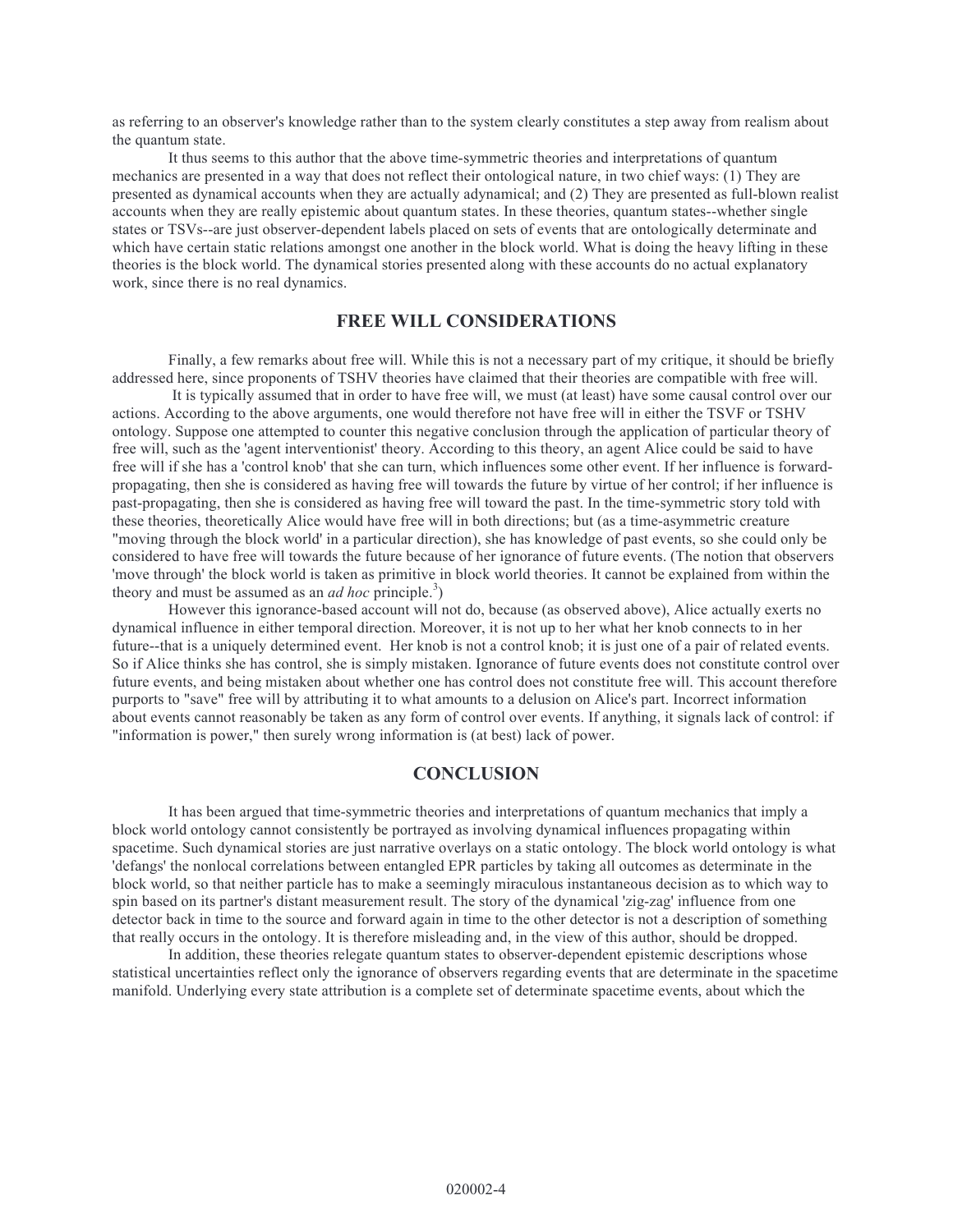observer who assigns the state is ignorant; the state therefore amounts to an epistemic probability distribution. Thus these approaches appear not to be fully realist, in the sense that they do not take the quantum state as referring to an observer-independent entity.

Finally, a general observation: it appears that much of the discussion of time symmetric theories -- both by proponents of such theories and even by more or less neutral researchers -- is being undertaken against a backdrop of declining to take the static block world ontology of the theories seriously. For example, a recent paper by Leifer and Pusey [14] attributes backward-propagating physical influences to the term "retrocausation" but then actually defines it in terms of (epistemic) conditional statistical dependence on future events. Clearly, an epistemic statistical dependence and a propagating physical influence are two completely different things. In foundational studies of quantum theory, the distinction between an epistemic quantity and an ontological, physical process or property is a crucial one that bears on which sorts of interpretations are viable and which are not. Yet very commonly in the literature on-time symmetric theories, epistemic and ontological quantities seem to be viewed as interchangeable. This is a curious situation.

Now, one might reply that nobody really knows what causation is, or even if it exists at all, and that all causation/dynamism talk is really (or is reducible to) talk about our epistemic perspectives as observers. That is, a demand to refrain from applying dynamical narratives and claims to a block world ontology is often met with the claim that such a demand is unreasonable: that nobody should be expected to take the underlying ontology seriously when it comes to talking about physical influences and causation. However, such a response assumes that the restrictions of the static block world ontology apply equally to all possible ontologies, when that is not the case. Both the growing causet model of Sorkin et al, and the poset model of Knuth and colleagues (e.g., [15]), have physical dynamism built into the growth of the set, such that the dynamical experience of an observer corresponds to features of the ontology itself, not to the perspective of observer assumed to be (somehow) moving through a static ontology. In such growing universe ("becoming") models, the future is ontologically open and, on that basis, genuine (non-illusory) intervention by an agent is at least in principle possible.<sup>4</sup> Dismissing these models as "speculative" is not a legitimate response: it could be said that time-symmetric hidden variables models are also "speculative." Thus, we have to avoid a double standard here. If a block world ontology is not strictly required by physical theory (as has been shown by Sorkin [17]), then the claim that all "causation" talk is always necessarily perspectival-only is refuted. In fact, it is in principle possible to have a model in which there is genuine dynamics and even genuine intervention by an agent -- not just the illusion of intervention. Thus, intervention and dynamism are not reducible or equivalent to an epistemic-only account. Time-symmetric hidden variables models (as well as TSVF) cannot have it both ways. They are static, not dynamical, ontologies.

#### **ACKNOWLEDGMENTS**

The author is pleased to thank the organizer, Daniel Sheehan, and participants of the Workshop on Retrocausation (AAAS Conference, San Diego, CA; June 15-16, 2016) for the opportunity to present and discuss this paper and related ideas.

#### **REFERENCES**

[1] H. Price, Time's Arrow and Archimedes' Point: New Directions for the Physics of Time (Oxford University Press, New York, 1996).

[2] H. Price and K. Wharton, "Disentangling the Quantum World," Entropy 17, 7752-7767 (2015).

[3] R. Sutherland, "Lagrangian Formulation for Particle Interpretations of Quantum Mechanics: Single-Particle Case." Preprint, arXiv:1411.3762v2 (2014).

[4] R. Sutherland, "Lagrangian Description for Particle Interpretations of Quantum Mechanics -- Entangled Many-Particle Case." Preprint, arXiv:1509.02442.pdf (2015).

[5] Y. Aharonov and L. Vaidman, "The Two-State Vector Formalism of Quantum Mechanics: an Updated Review" in Time in Quantum Mechanics, Volume 1, Lecture Notes in Physics 734, 2nd ed., edited by Juan G. Muga, R. S. Mayato, Í. Egusquiza (Springer, 2008), pp. 399-447.